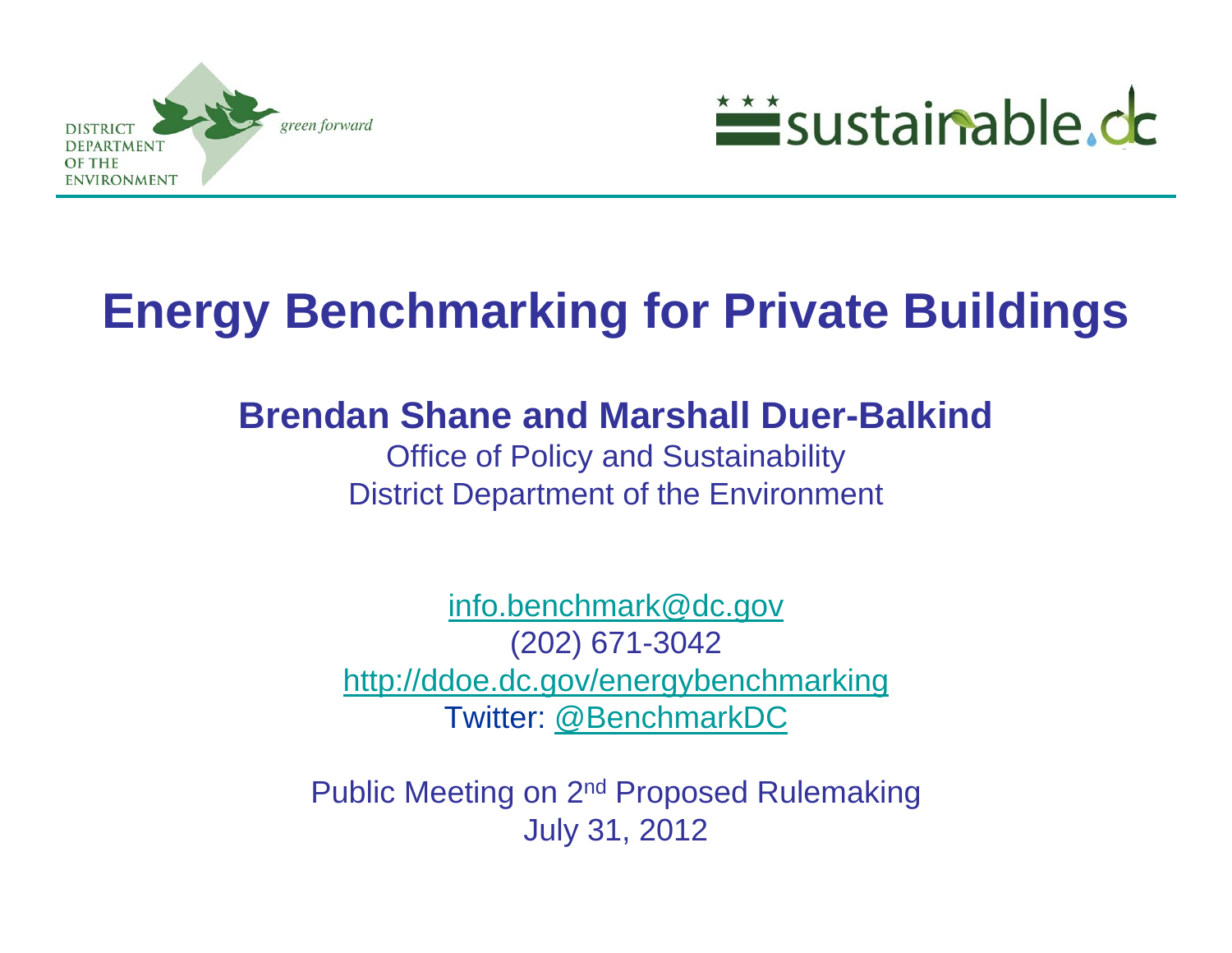#### **A Familiar Concept …Applied to a New Area**

sustainable.cc

 $11111$ 

ENERGY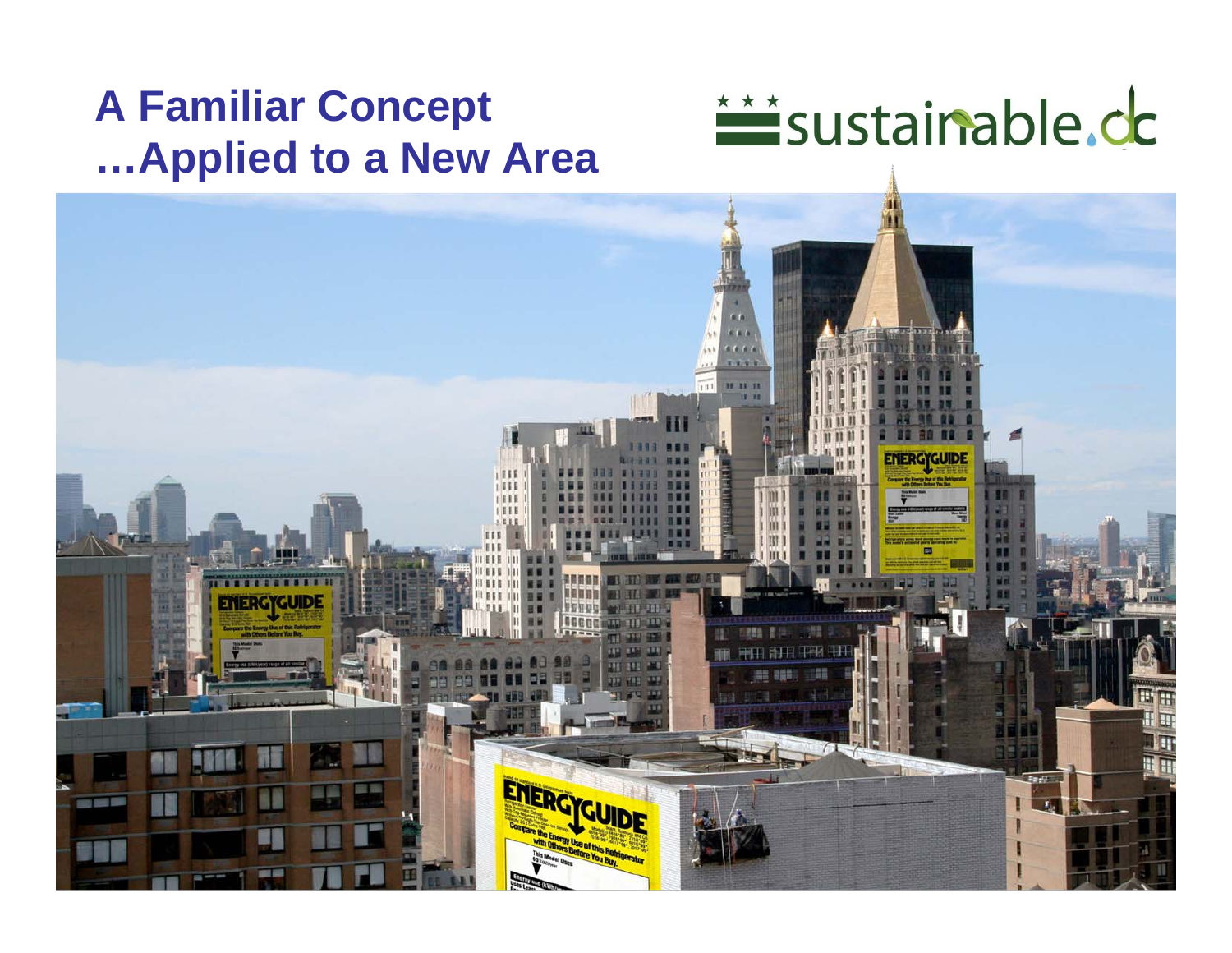### **Why Benchmark? For Building Owners**

- Rate and compare performance
- Manage energy and water consumption
- Calculate carbon footprint
- Set investment priorities
- Verify and track progress of improvement projects
- Option to gain ENERGY STAR certification
- Attract Tenants

 Utilities are the largest single expense for building owners

*interiorable.cc* 

•

**32% - Utilities 22% - Repairs/Maintenance 21% - Admin5% - Security 1% - Grounds**

*Source: BOMA*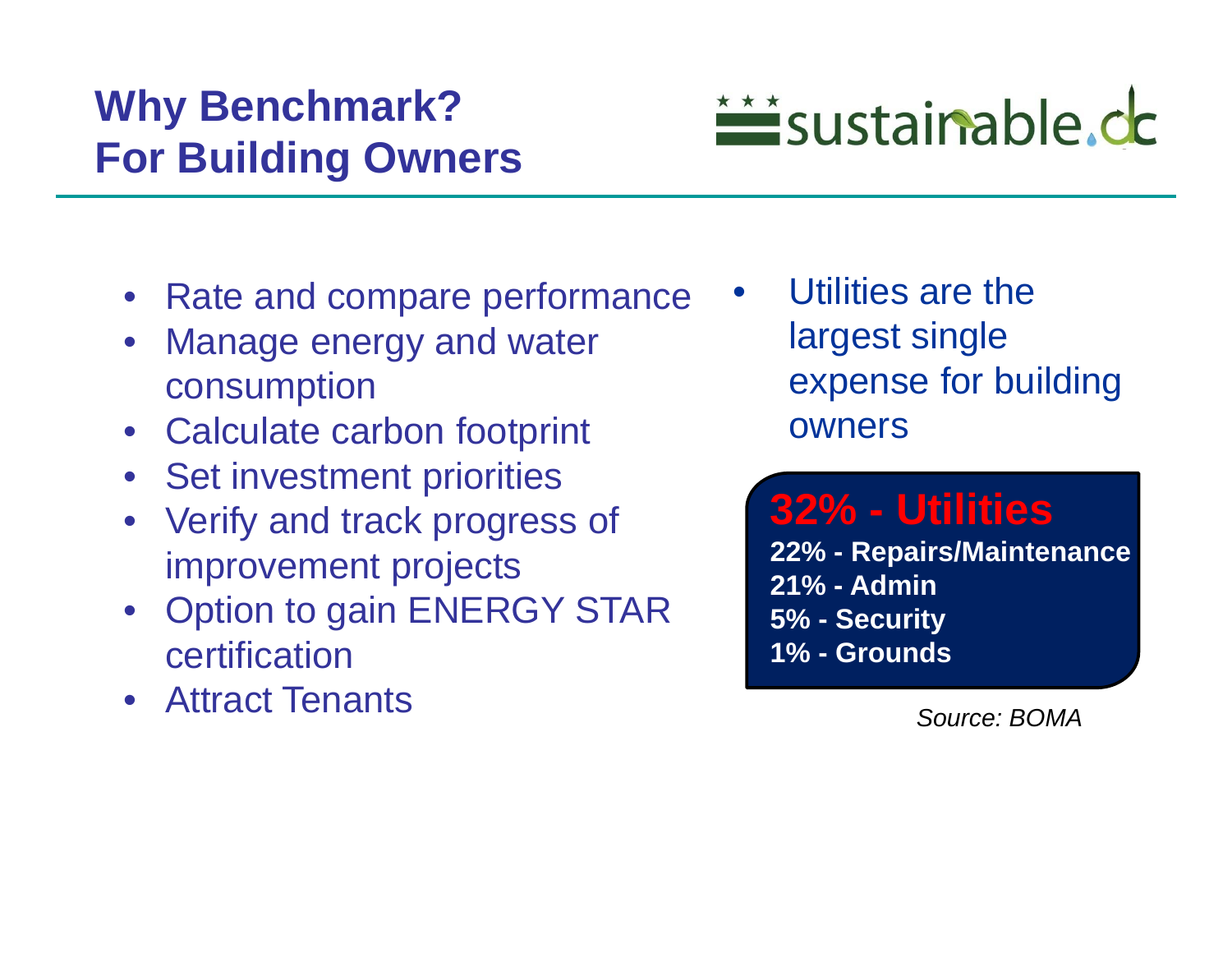### **Why Benchmark? For Communities**



Buildings are largest source of DC's Greenhouse Gas **Emissions** 



- • Disclosure leverages free market to drive overhaul of building stock at with minimal regulatory burden
- • Access to granular energy data facilitates comprehensive energy planning and targeting of incentives
- •National leadership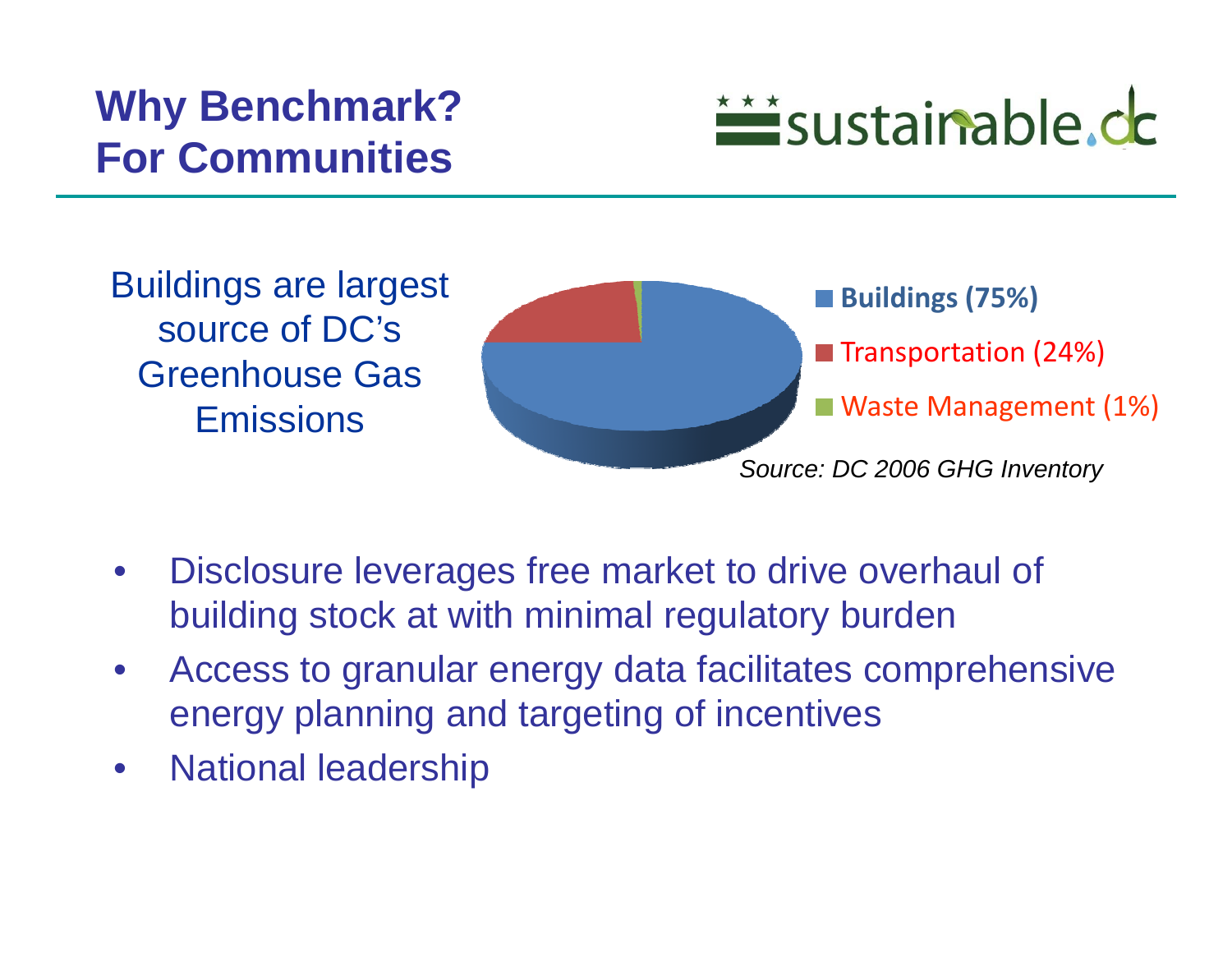# **National Context**

#### **U.S. Building Rating and Disclosure Policies**



**IMT** 

Institute<br>for Market

Transformation

Building **Rating** org

charing transparence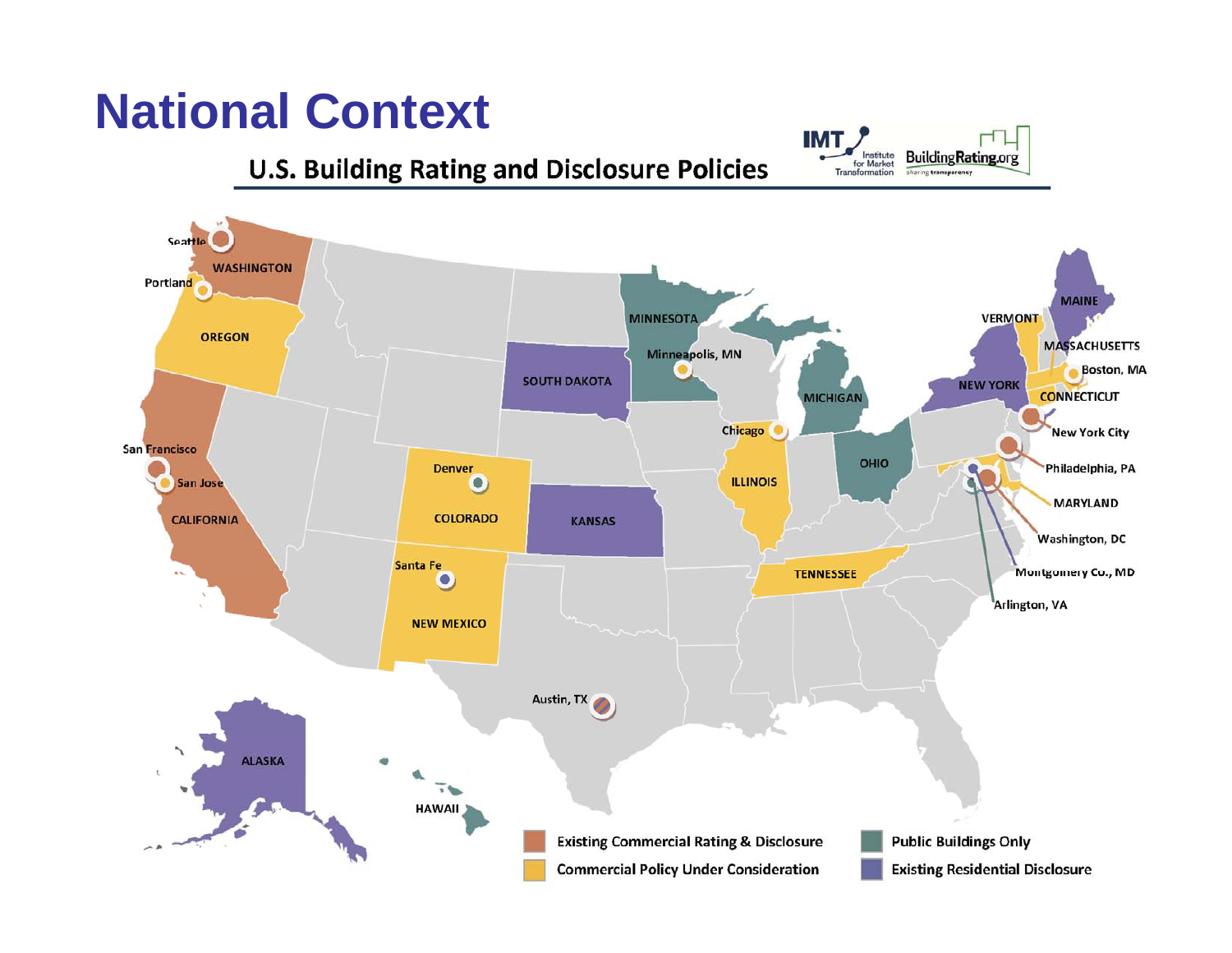

**District laws —**

**Green Building Act of 2006 (GBA) Clean and Affordable Energy Act of 2008 (CAEA)**

ENERGY STAR Portfolio Manager benchmarking & public reporting

- <u>Public</u> Buildings >10,000 sq. ft.
- Private Buildings >50,000 sq. ft., including residential buildings, phased in by building size, with public reporting beginning with the 2<sup>nd</sup> year of data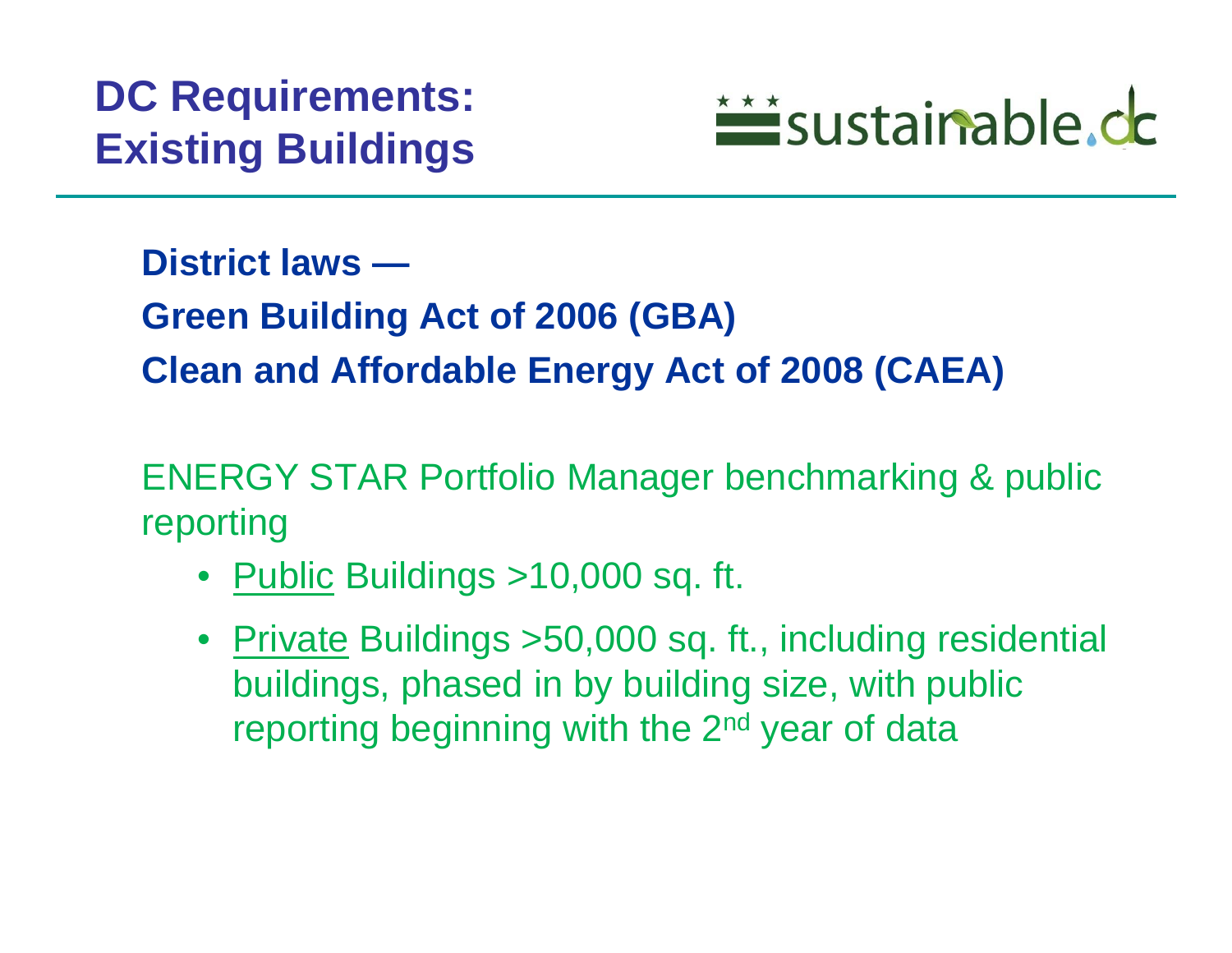

| October 21-November 21,<br>2011             | 1 <sup>st</sup> proposed rulemaking and comment<br>period                                           |
|---------------------------------------------|-----------------------------------------------------------------------------------------------------|
| <b>February 21, 2012</b>                    | Public Meeting for further stakeholder input                                                        |
| <b>July 20, 2012</b>                        | 2 <sup>nd</sup> proposed rulemaking published                                                       |
| <b>August 19, 2012</b>                      | 30-day comment period ends                                                                          |
| September 2012                              | Final rulemaking published                                                                          |
|                                             |                                                                                                     |
| November 2012<br>(60 days after final rule) | 2010 & 2011 reports due for buildings<br>over 200k sq ft<br>2011 report due for buildings 150k-200k |
| January 2013                                | Publication of 2011 Data for buildings over<br>200k                                                 |
| April 1, 2013                               | 2012 reports due for buildings over 100k                                                            |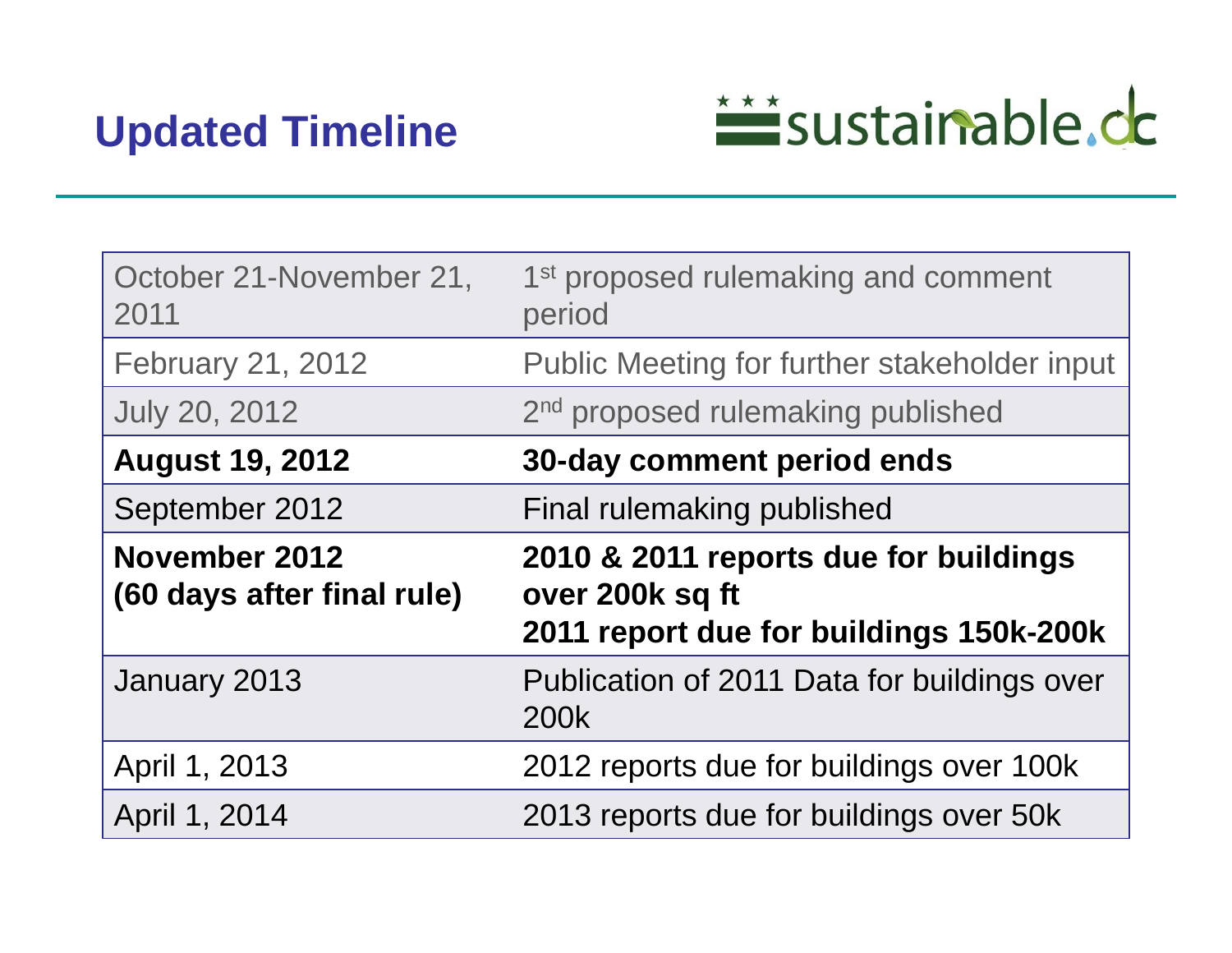

- **Second Notice of Proposed Rulemaking**
- • Second Notice of Proposed Rulemaking (with all changes tracked since last proposed rulemaking)
- Summaries of all comments & DDOE's responses
- $\bullet$  **Guidance Documents:**
	- Frequently Asked Questions (F.A.Q.)
	- •Compliance Checklist
	- $\bullet$ District Data Collection Worksheet
	- $\bullet$ Non-Residential Tenant Information Form
	- $\bullet$ Utility Data Release Form
	- $\bullet$ District Benchmark Reporting Template Field Summary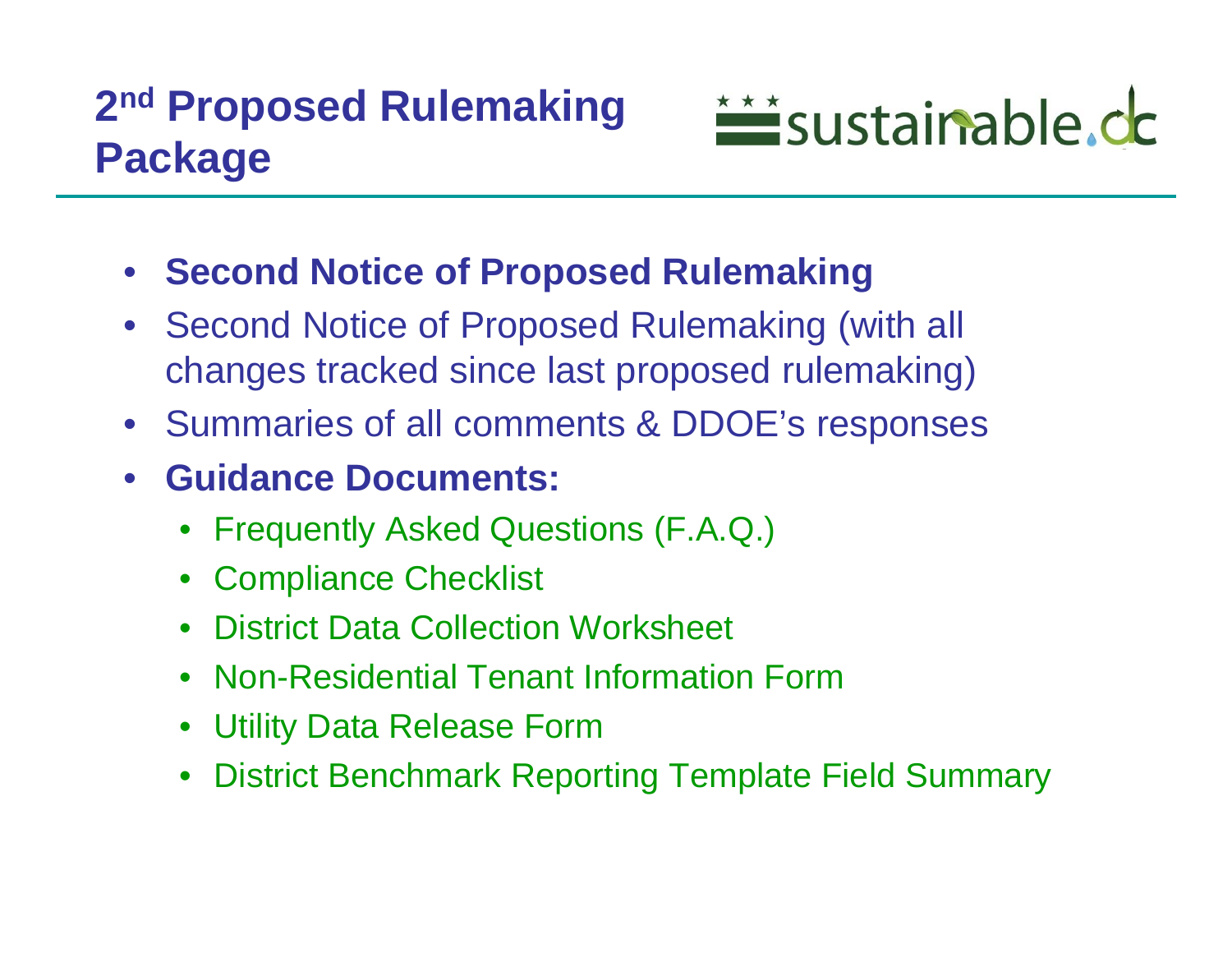

#### **Basic District Benchmark Process**

- Use ENERGY STAR Portfolio Manager for both benchmarking and data submission
- Applies to **both** Non-Residential and Residential buildings over 50,000 sq. ft.
- 1-100 score not required
- Includes water utility data
- No financial data or other confidential business information will be collected
- Failure to meet deadlines or submission of inaccurate data subject to fines of up to \$100/day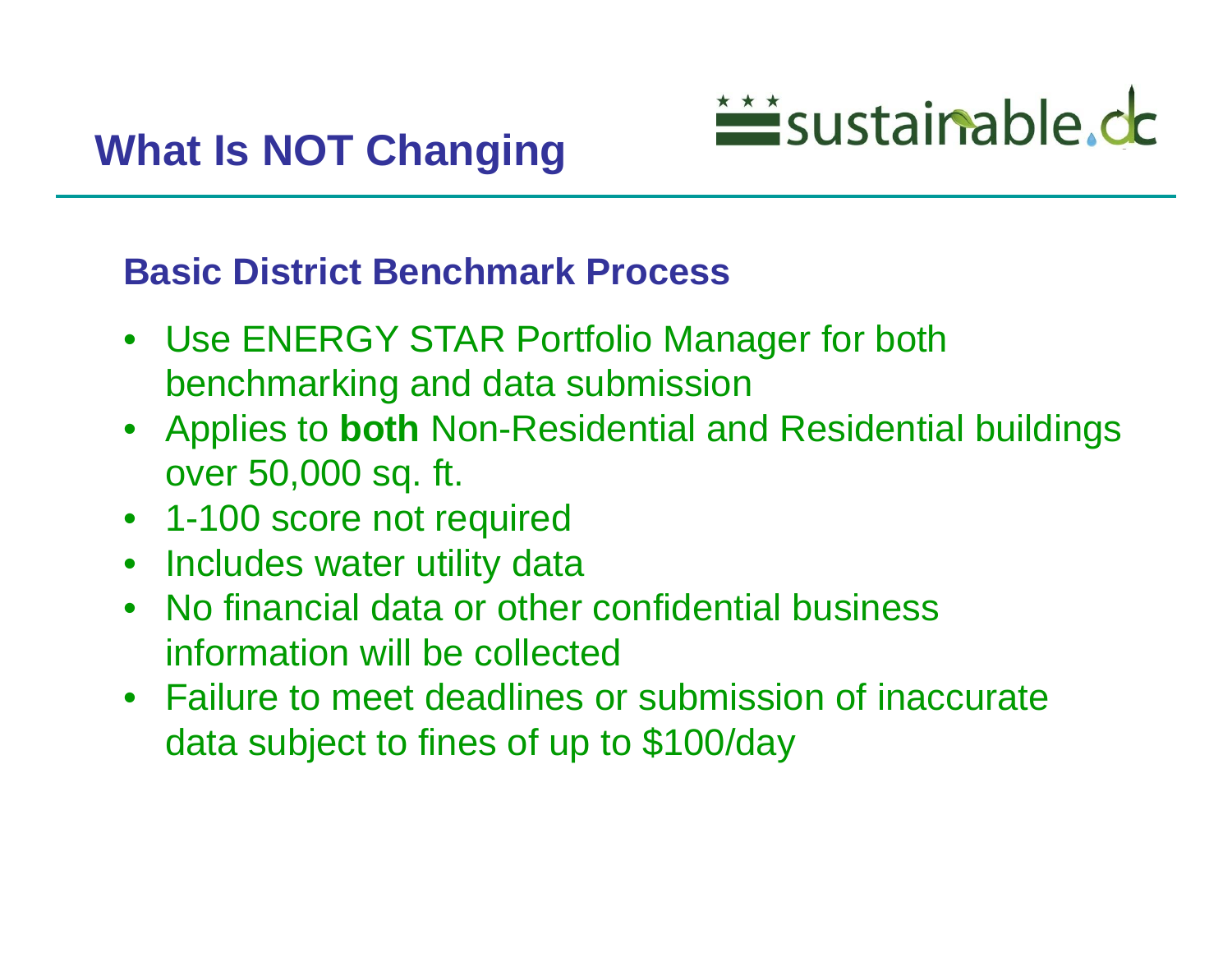### **Substantive Changes**



- 1.Simplified Data Collection for Multi-family Residential
- 2.Aggregate Data Option
- 3. Increased Reporting Flexibility
- 4. Official Warning Period
- 5. Multiple Buildings on a Tax Lot
- 6. Updating Submitted Data
- 7.Delegation for Single-Tenant Buildings
- 8. Reporting Non-Compliant Tenants
- 9. Deadlines for 2010 and 2011 Data
- 10. New and Clarified Definitions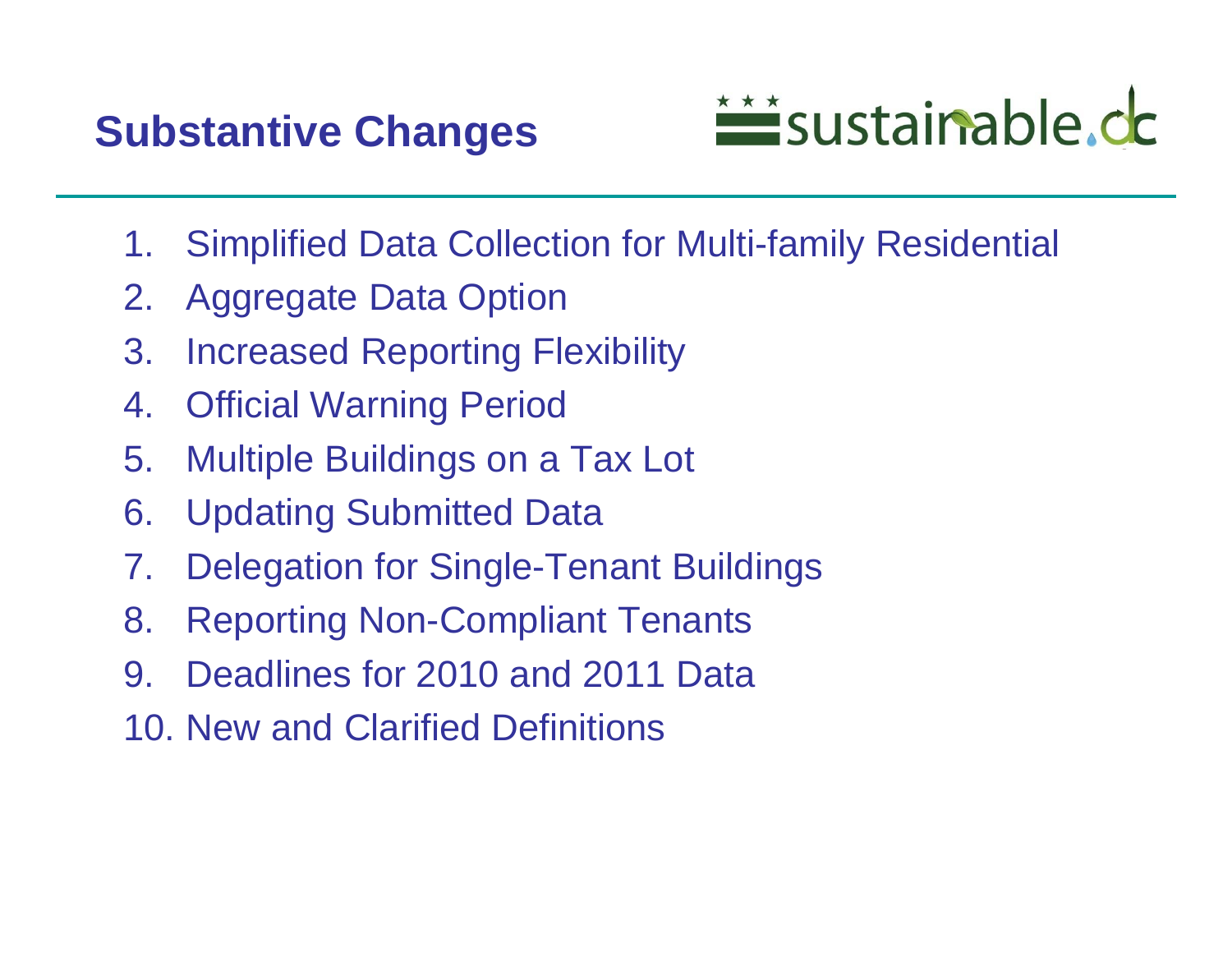

# **1. Multifamily Building Data Collection**

- •*§ 3513.5 & § 3513.7*
- •Until aggregate utility data is available…
- • Multifamily owners/managers not required to request data from any *residential* tenants; benchmark using:
	- Master meters
	- Common area meters
	- Data from *non-residentia*l tenants
- •Extrapolated benchmarking method eliminated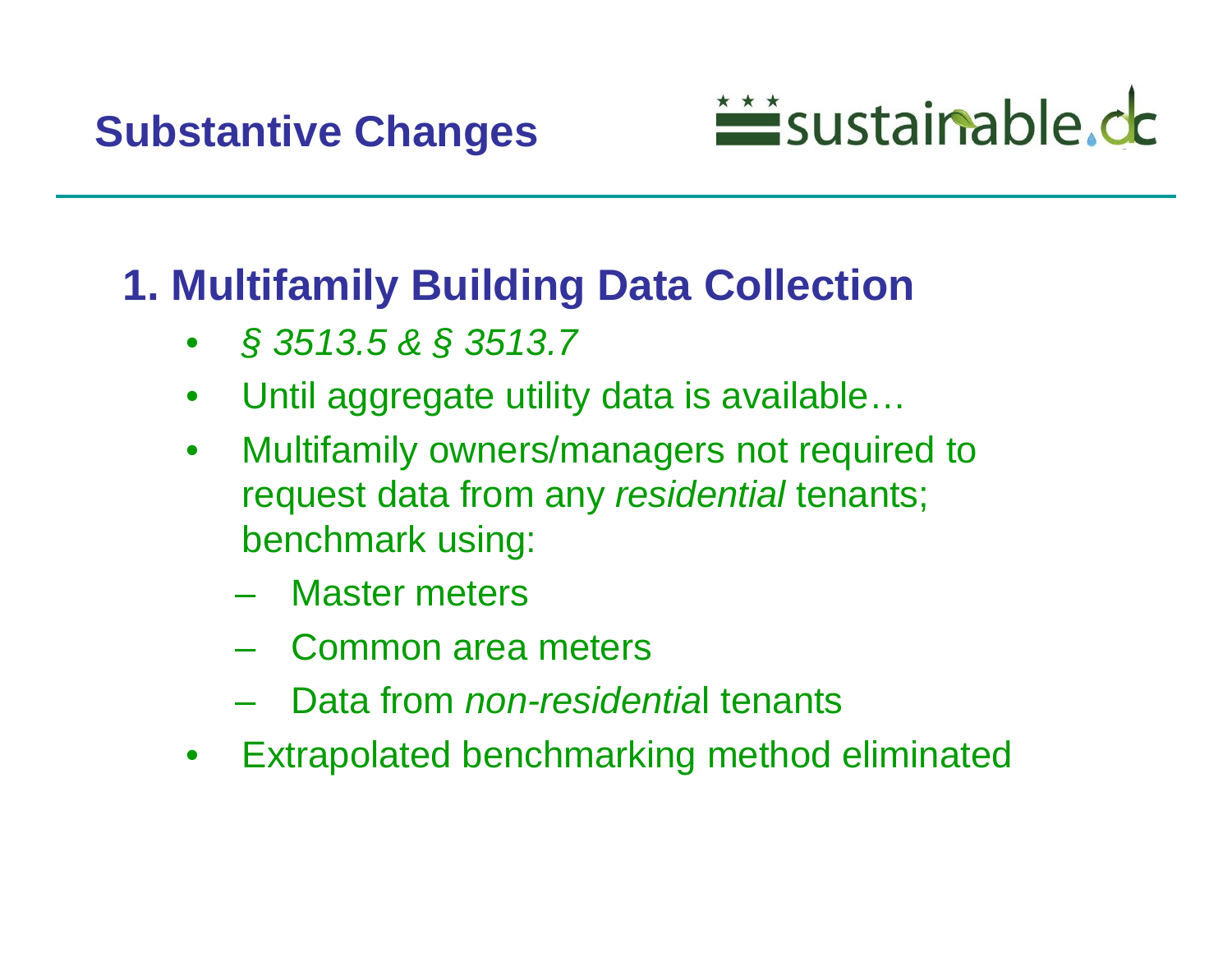#### **Substantive Changes**

# isustainable.cc

# **2. Aggregate Data**

- *§ 3513.5 & § 3513.7*
- Once a utility company has made whole-building aggregate data available, the building owner must use aggregate data for *that* utility
- IF the utility company has made the service available prior to February 1<sup>st</sup> of that calendar year
- Space use information must still be collected from non-residential tenants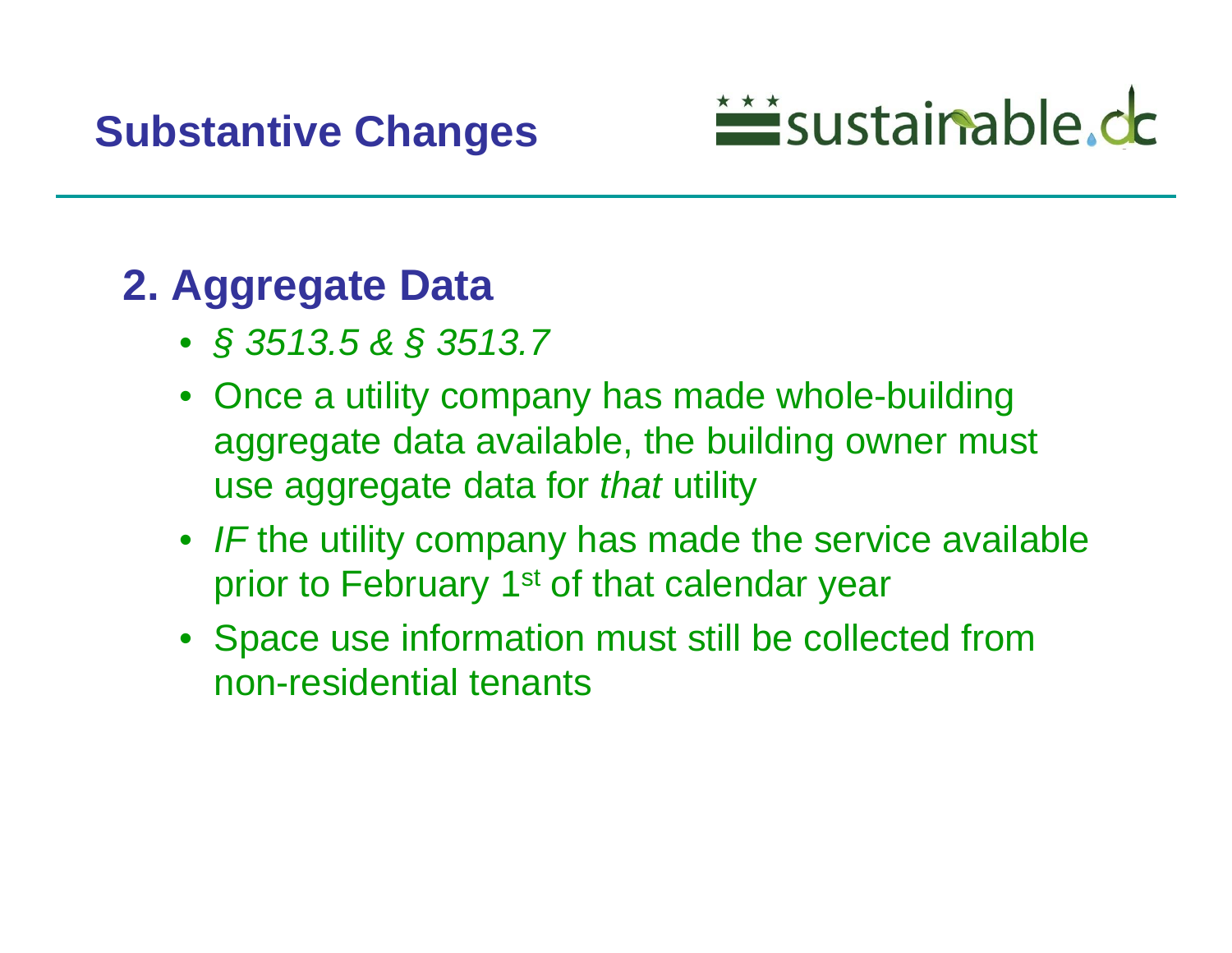

### **3. Increased Reporting Flexibility**

- *§ 3513.5, § 3513.6, & § 3513.12*
- Previously, owners would have been *required* to collect data from tenants using specific DDOEprovided forms
- Forms now *optional* as a convenience
- Owners will be able to collect needed data with or without forms, or from tenants or third parties (e.g. utility companies)
- Tenants moving out must give data to landlord prior to moving out or as soon as practical thereafter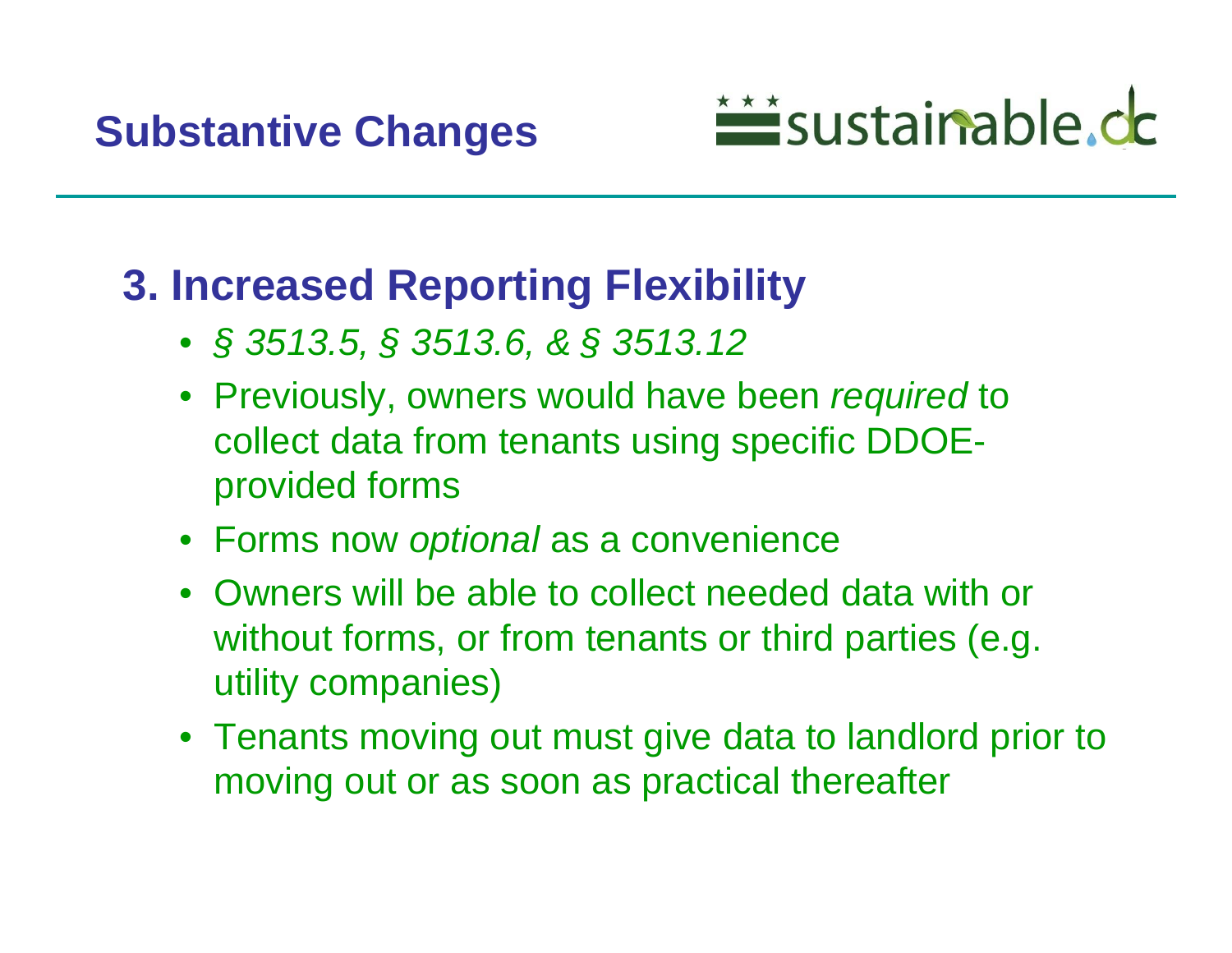# *interiorable.cc*

# **4. Official Warning Period**

- *§ 3513.14*
- • Building **owners** or **non-residential tenants** who do not comply will get notice by mail
- 30-day warning period to collect & submit data
- No fines imposed until after end of warning period
- After warning period, fines accrue at rate of up to \$100/day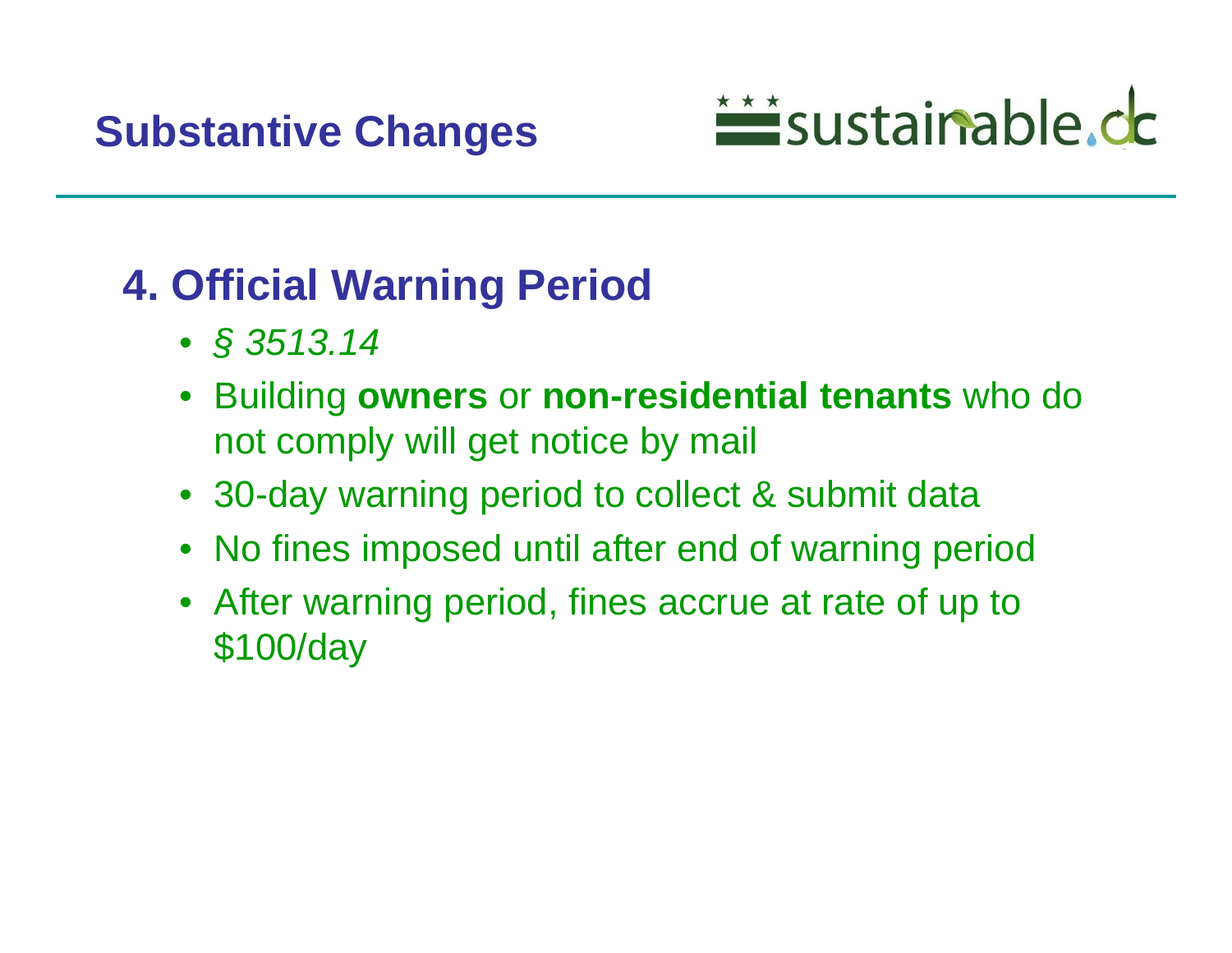

#### **5. Multiple Buildings on a Tax Lot**

- *§ 3513.2(c) and § 3513.3(d)*
- If buildings share utilities or systems without separate or sub-metering, benchmarking buildings independently not possible
- Size threshold will apply to combined gross floor area of all spaces that share master meters
- Must be benchmarked and submitted to DDOE as a single building or campus
- If buildings are metered separately, contact DDOE and provide documentation of meter configuration to be exempted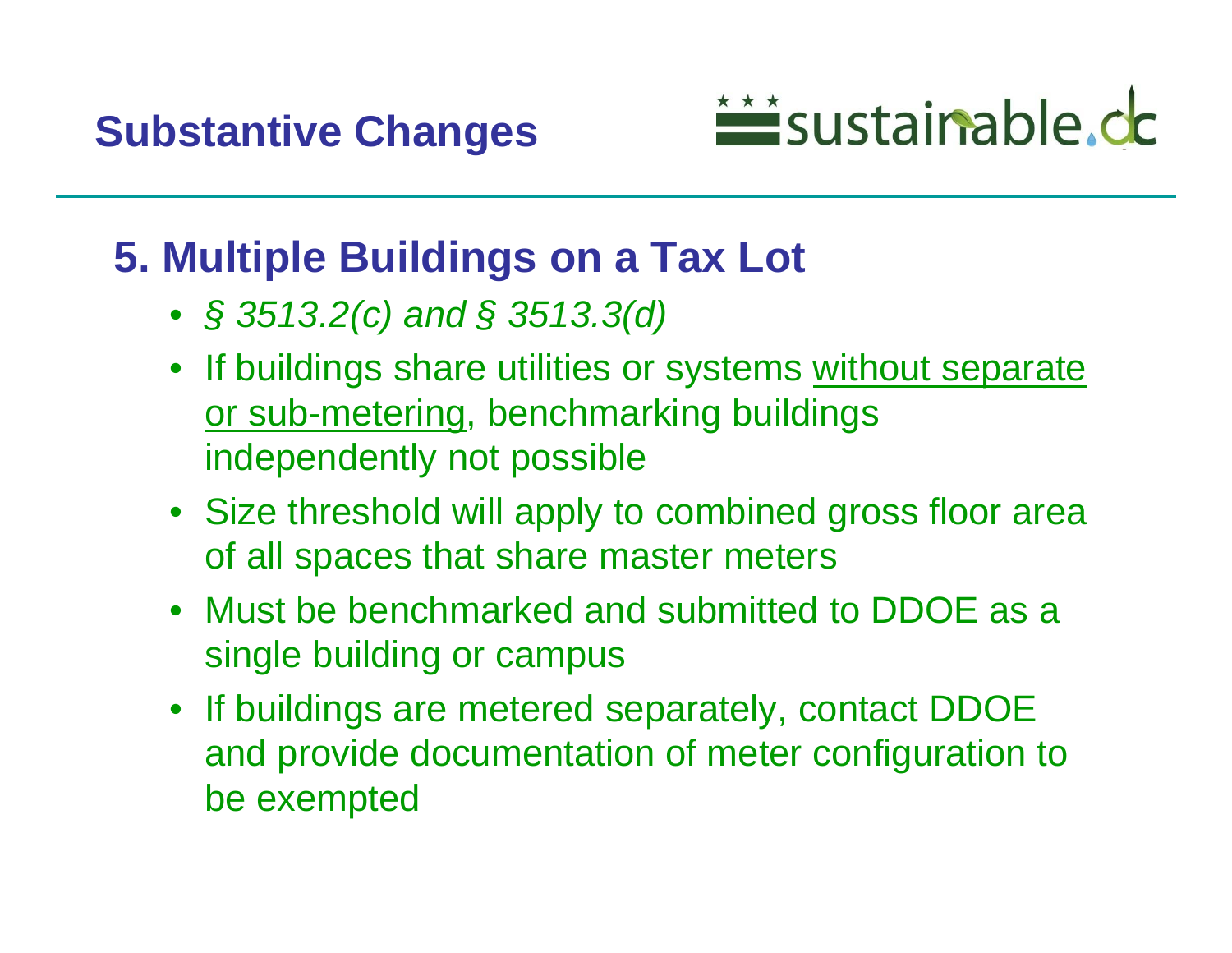

# **6. Updating Submitted Data**

- *§ 3513.9*
- If a building owner receives updated data, must update Portfolio Manager account and **re-submit within 30 days**
- Examples:
	- Data from previously non-compliant tenant
	- Correct, non-estimated data from utility company
	- Revised building floor area measurement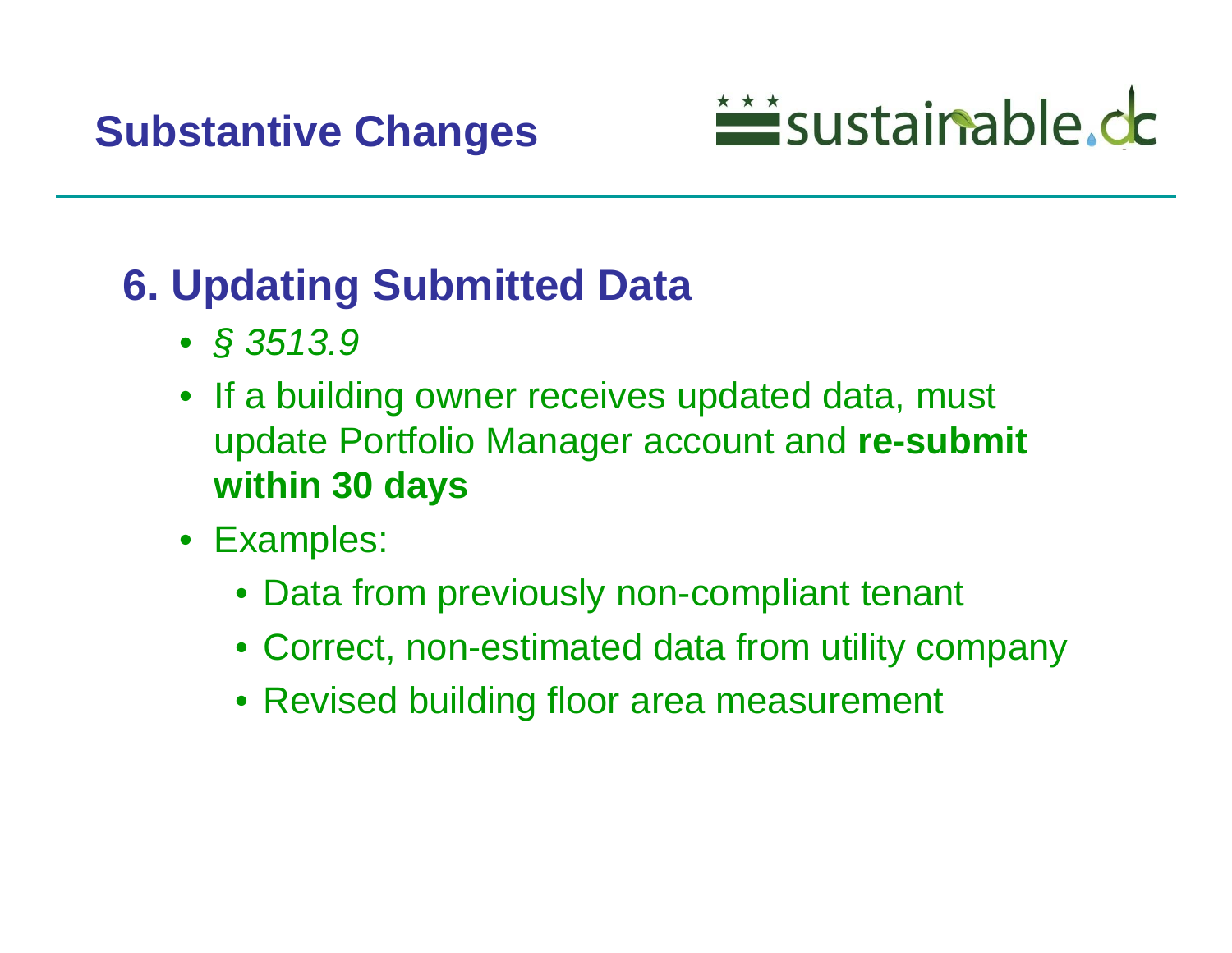

#### **7. Delegation for single-tenant buildings**

- *§ 3513.10*
- $\bullet$  If a tenant has leased the entire building *and* manages the entire building, the building owner can, with the consent of the tenant, formally delegate responsibility for benchmarking to the tenant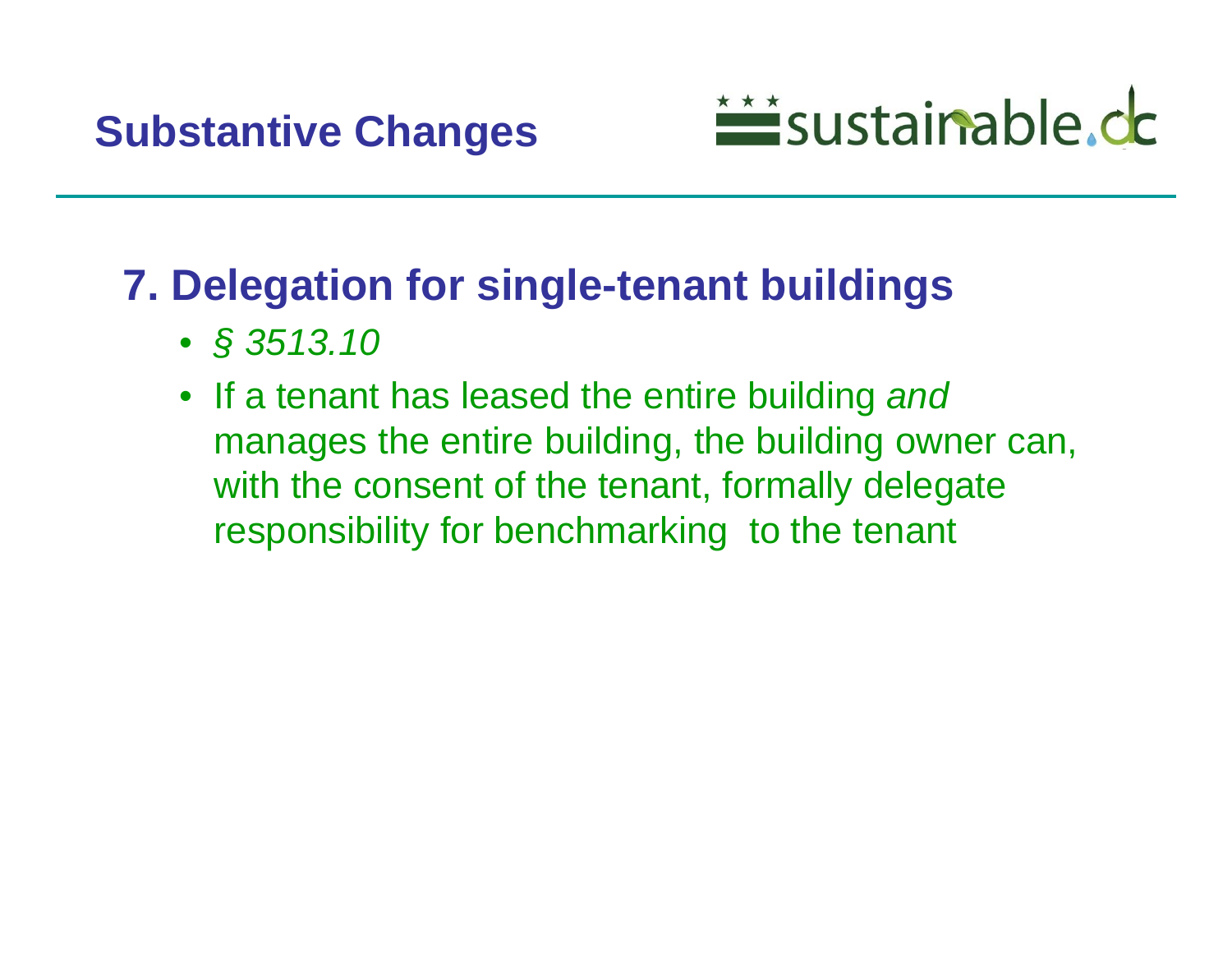

### **8. Reporting Non-Compliant Tenants**

- *§ 3513.4(b)*
- • Building owners are required to report in Notes field any non-residential tenants who did not provide data despite the owner making reasonable efforts to request it
- Information is needed for full enforcement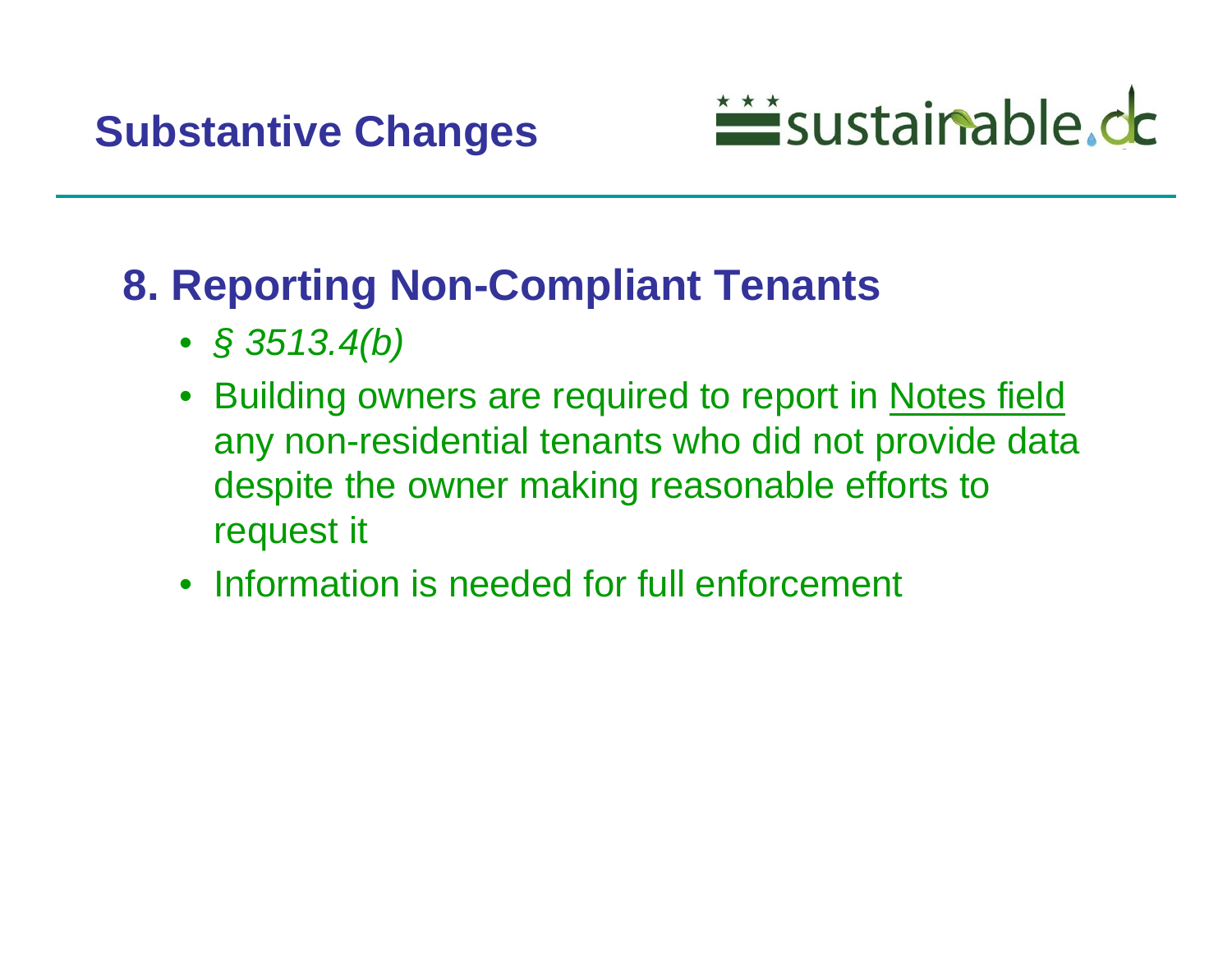

### **9. Deadlines for 2010 and 2011 Data**

- *§ 3513.15*
- • **Deadline:** 60 days after finalization
	- *(Estimate: November 15, 2012)*
- **Buildings over 200,000 gsf:** 2010 & 2011 data
- **Buildings 150,000-200,000 gsf:** 2011 data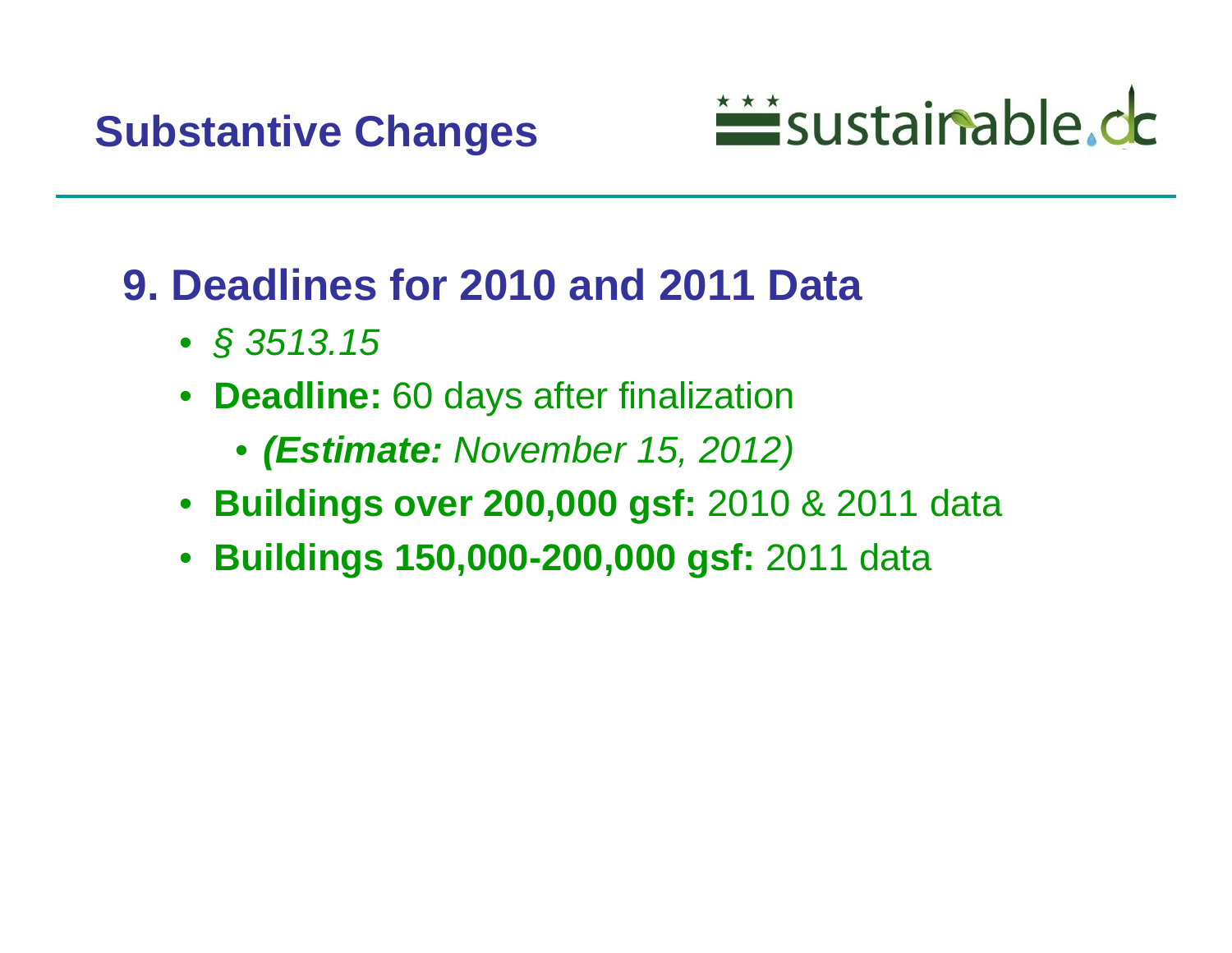

### **10. New & Clarified Definitions**

#### New Definitions

- Building (from GBA)
- Aggregate Utility Data
- Utility Data
- Utility Company

#### Clarified Definitions

- Building Owner
- Tenant
- Director of DDOE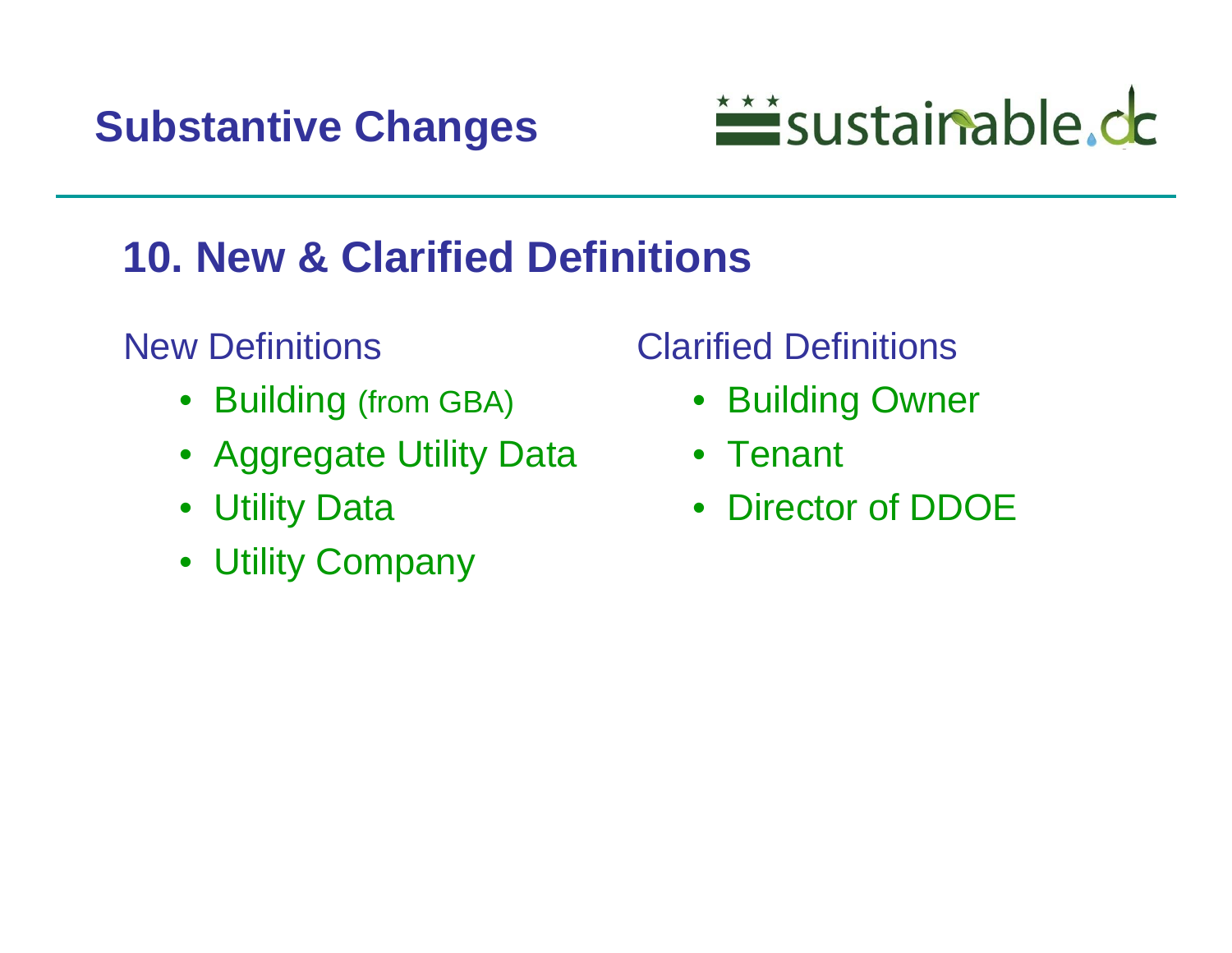



#### **Inclusion of Ground-Floor Retail Spaces**

- Green Building Act applies to whole buildings
- $\bullet$  ENERGY STAR does allow exclusion of certain spaces if they represent <10% of gross building area **and the data isn't available…**
- ...DC law requires non-residential tenants to make data available, so the regulations cover retail space
- With aggregate data, retail spaces included by default
- EPA's voluntary ENERGY STAR building certification is a separate program based on its own criteria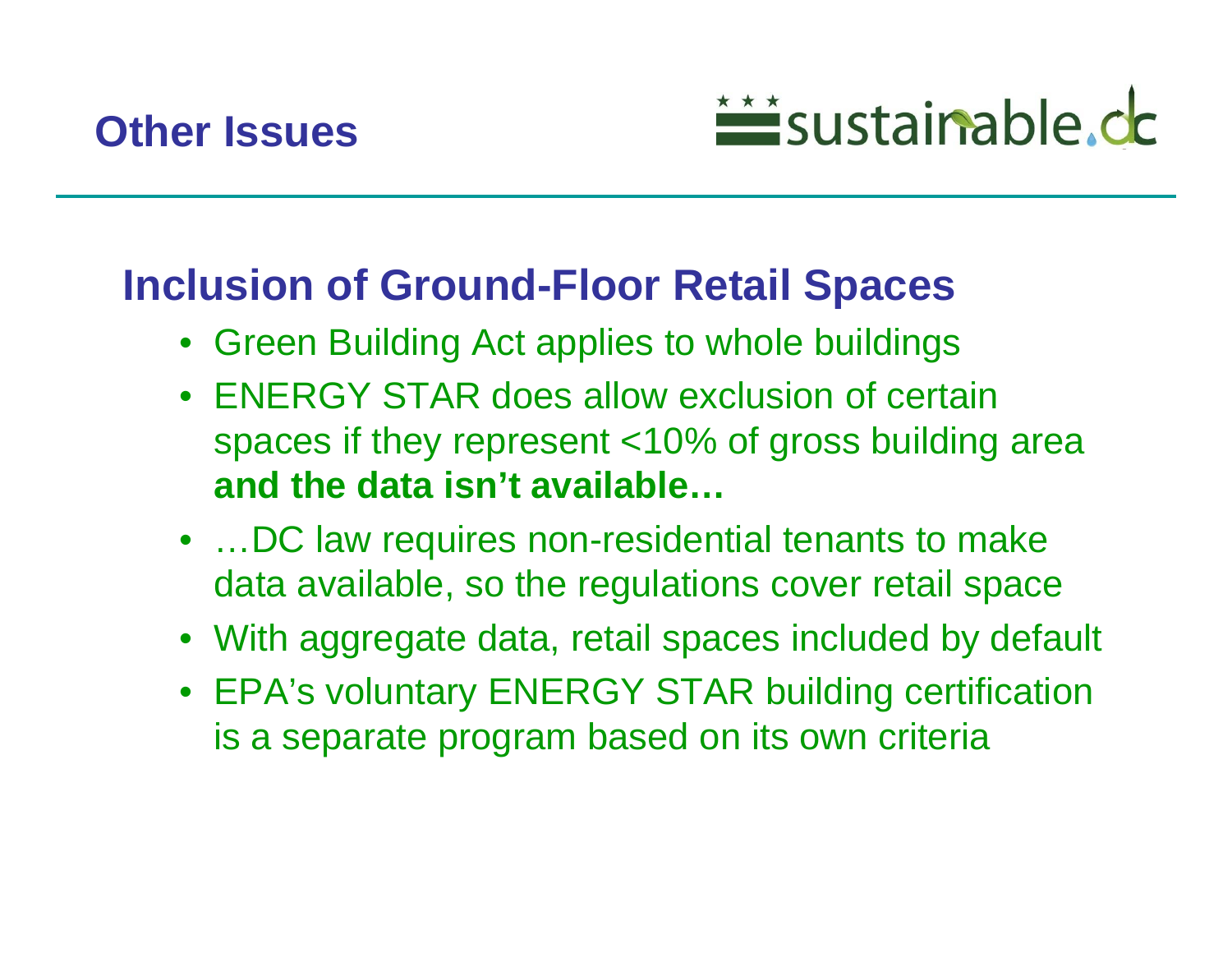



#### **Exemption Process**

- Existing GBA exemption process (*20 DCMR 3511.2(b))* for a public interest exemption may be used to address national security concerns or other unique situations
- No change made to benchmarking regulation

#### **Confidential Business Information**

- DDOE will not collect confidential financial data or information on energy efficiency upgrades
- No change made to benchmarking regulation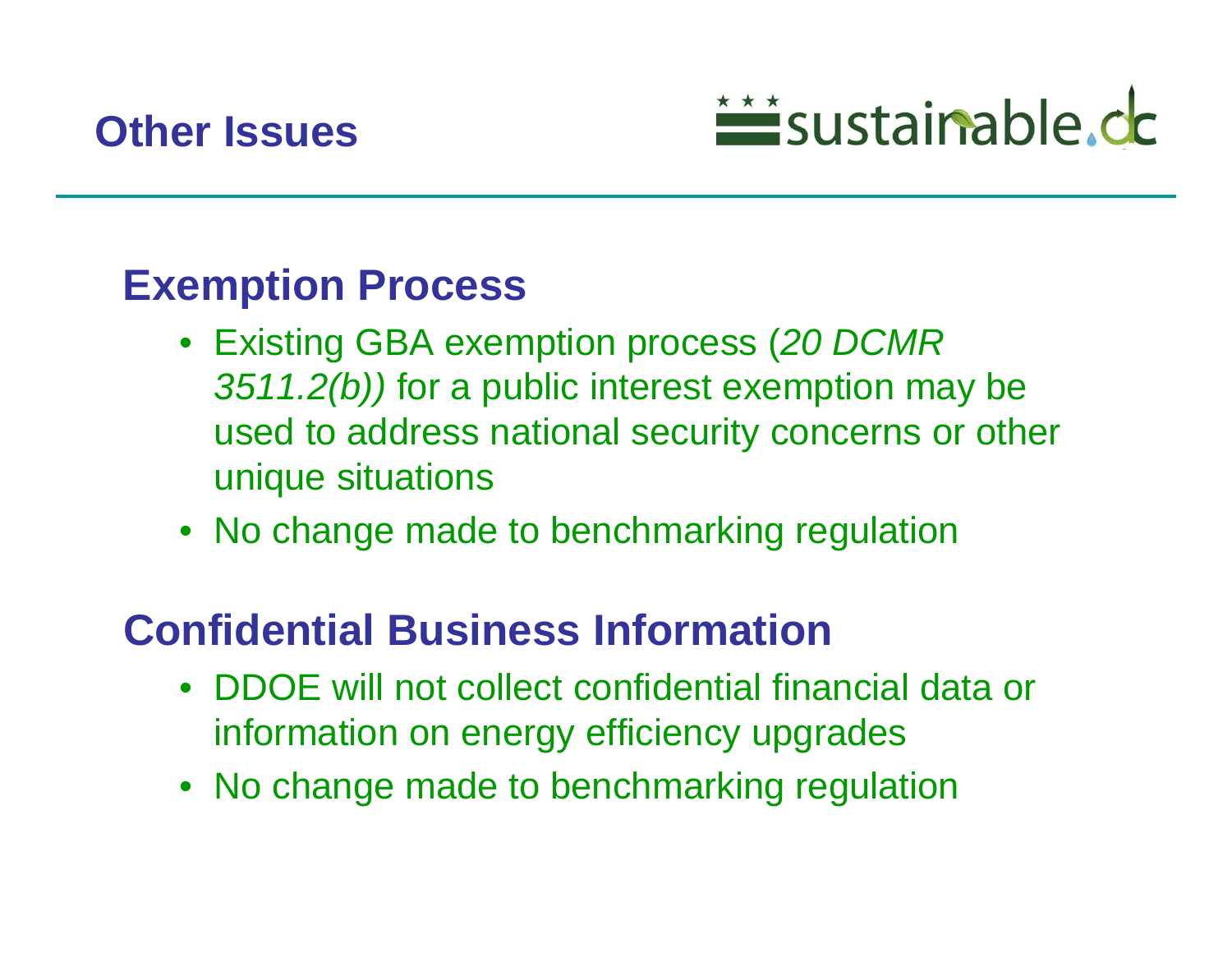

#### **Standard Electronic submission process**

- 1. Download *District Reporting Template* for applicable year(s) into ESPM via link on DDOE website
- 2. Select template in ESPM's Custom Reporting Tool, and it will populate with all needed data
- 3. Verify accuracy and click "Release Data"
- 4.EPA sends email to confirm submission

### **Campus Submission**

• For 2012 and 2013, click "Request Campus Report" on Portfolio Manager main page, download spreadsheet(s), e-mail to [info.benchmark@dc.gov](mailto:info.benchmark@dc.gov)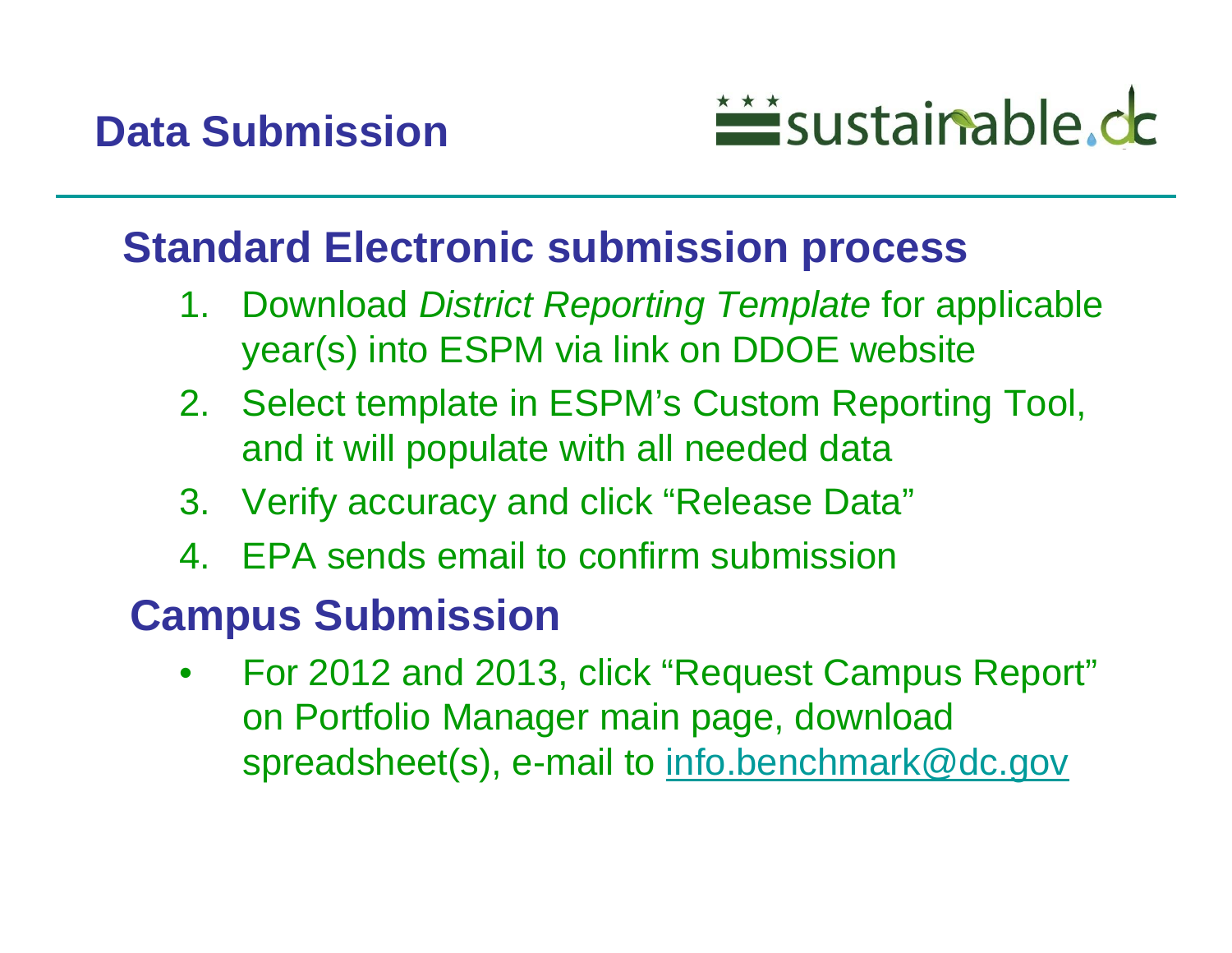

- Benchmark results will be made public in 2<sup>nd</sup> year of reporting for a building
- Results will be reported on the DDOE website
- $\bullet$ Whole vs. Partial building data will be distinguished
- •Data stored in secure US DoE database
- $\bullet$ Data fields in public database:

| <b>Address</b>                                       | <b>Year Built</b>          |
|------------------------------------------------------|----------------------------|
| Energy Performance Rating (1-100)   Energy Intensity |                            |
| <b>Electricity Use</b>                               | <b>Natural Gas Use</b>     |
| <b>Water Use</b>                                     | $CO2$ Emissions            |
| <b>Space Type</b>                                    | <b>Gross Building Area</b> |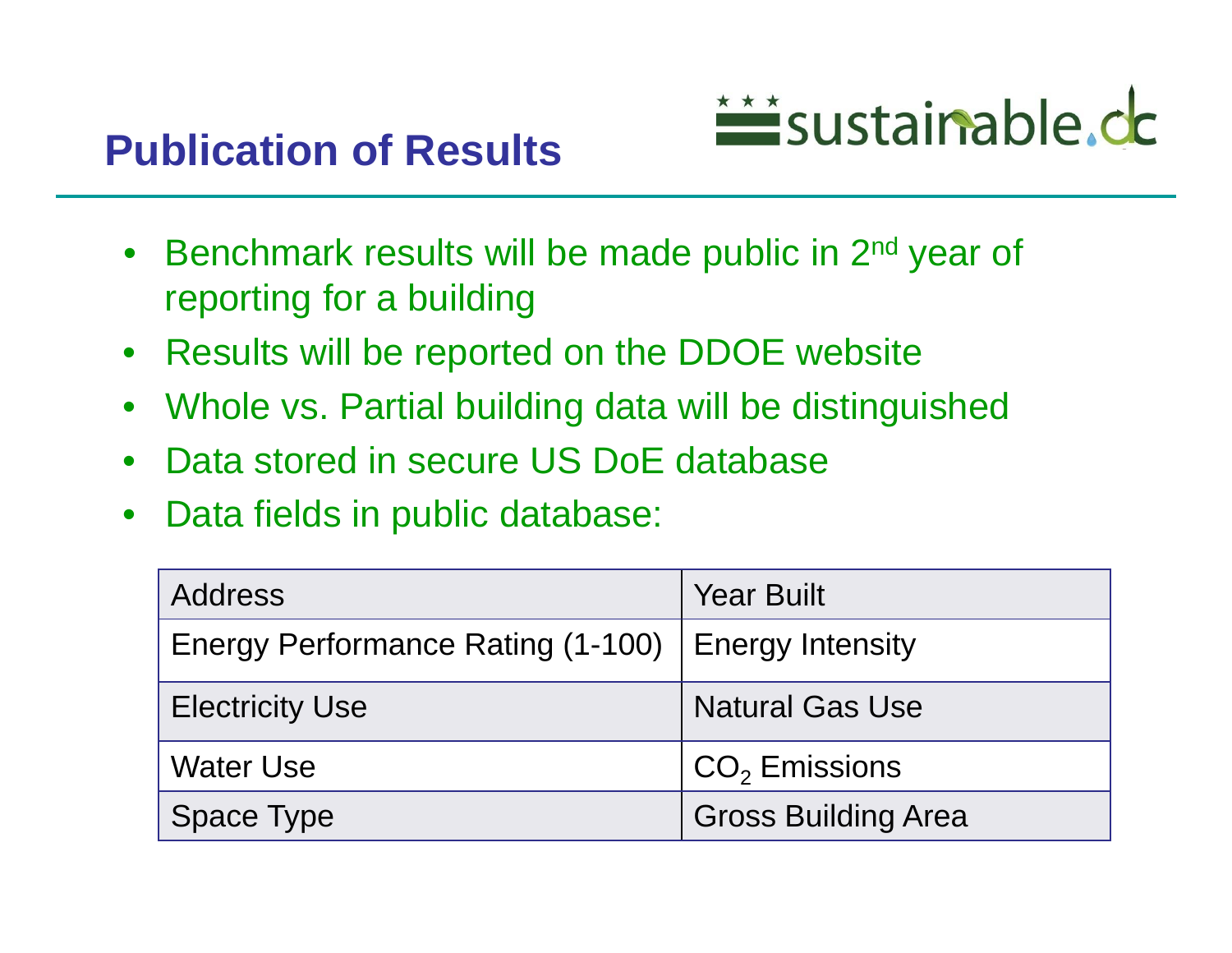



- **Free Webinars from U.S. EPA** 
	- •*www.energystar.gov/benchmark*
- **Speakers Bureau**
- • **DC SEU Benchmarking Help Center**
	- Technical assistance with ENERGY STAR Portfolio Manager and DC benchmarking requirements
	- FREE
	- Hotline: 202-525-7036
	- Email: benchmarking@dcseu.com

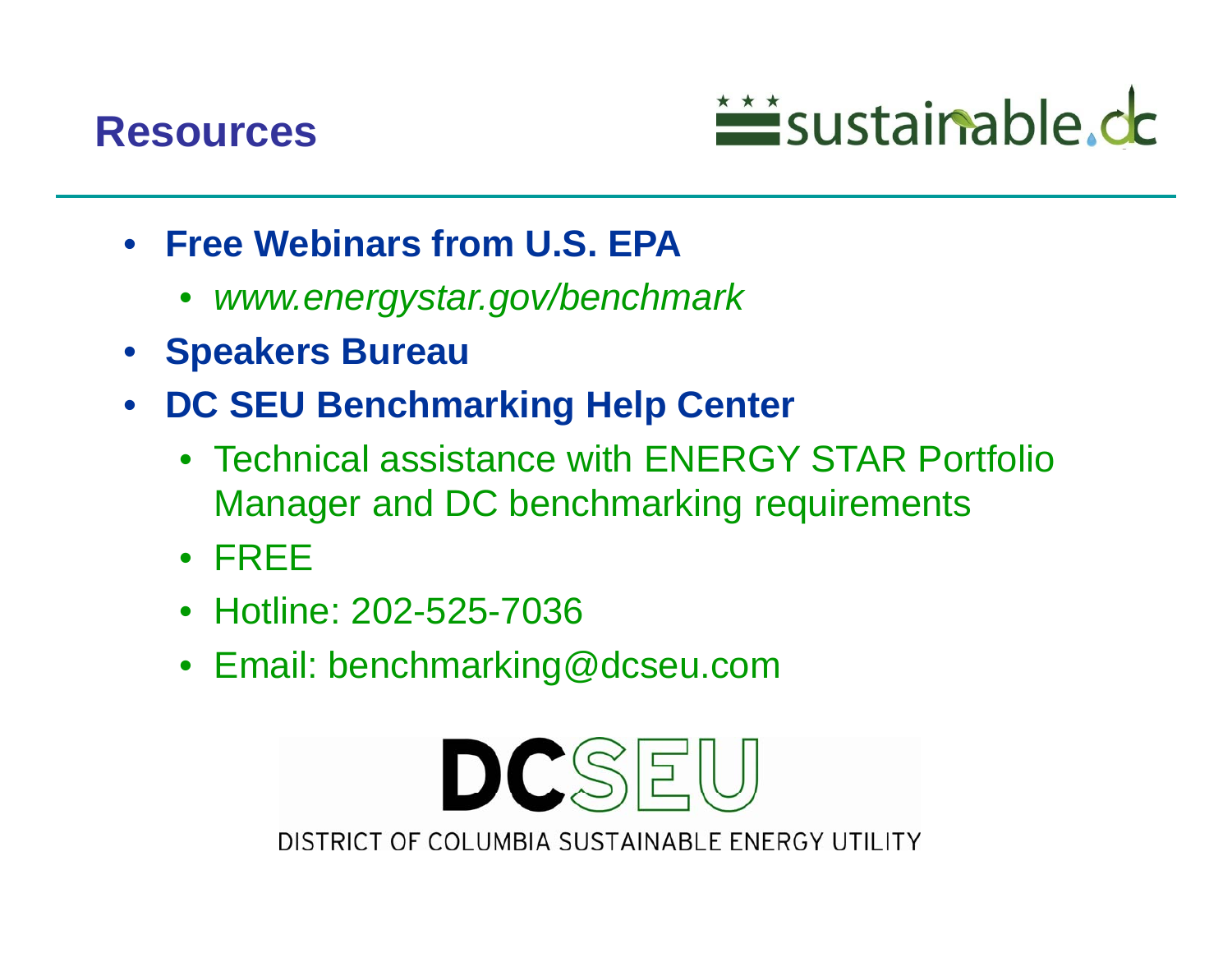# isustainable.cc

#### **In-Person training sessions in August – November:**

- September 12, 1pm 4pm
	- EPA-sponsored ESPM training for Service Providers
- September 29, 10am 1pm
	- ESPM Training for Condos and Co-ops
- October 11, 9am 3pm
	- "Benchmarking & Beyond: Tools and Approaches for Improving the Energy Efficiency of DC's Affordable Housing Properties," October 11, 9am-3pm
- *More to be scheduled…check DDOE's benchmarking web page for information*